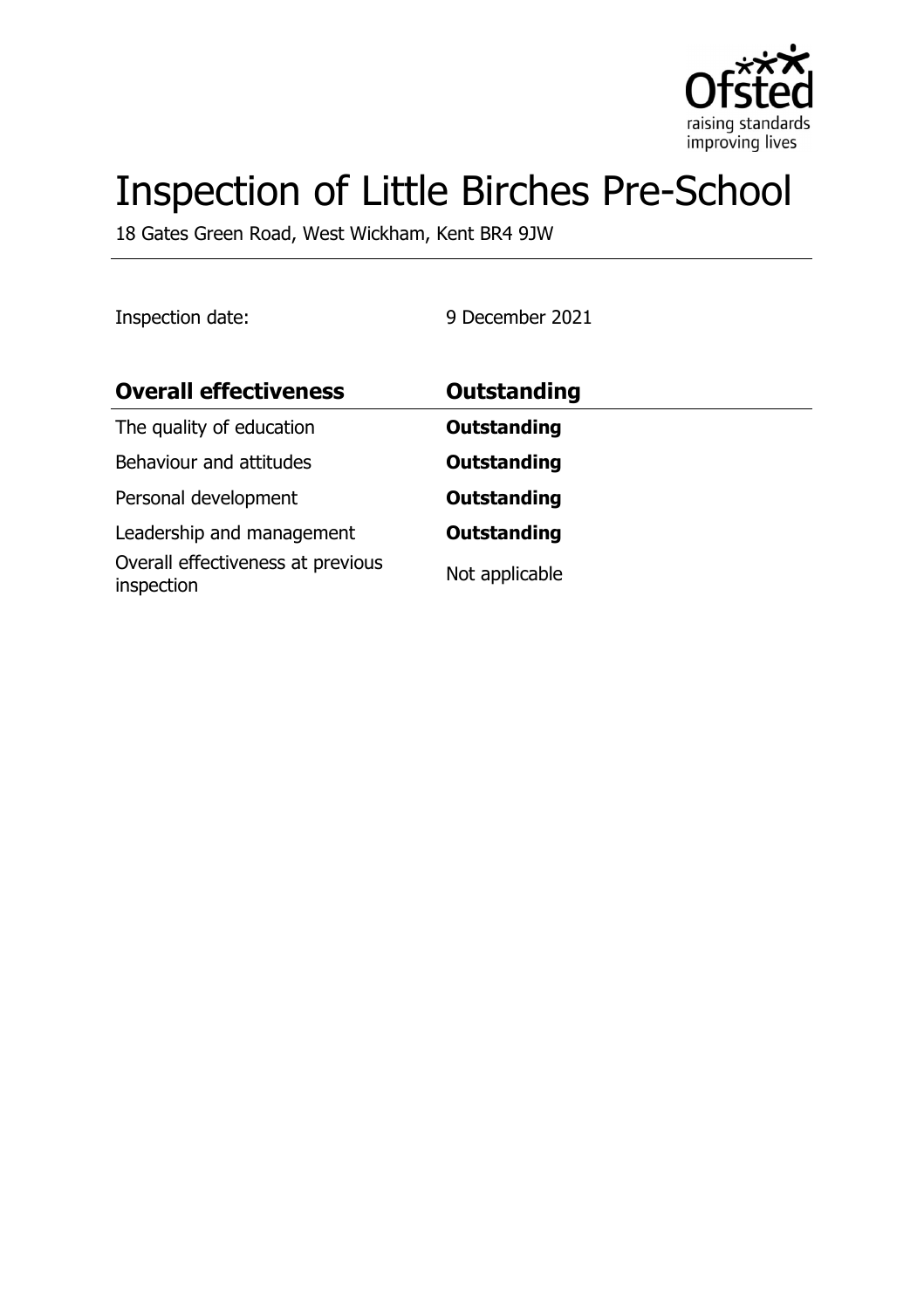

## **What is it like to attend this early years setting?**

### **The provision is outstanding**

Children thrive at this child-centred, nurturing setting. They are curious as they explore the inviting environment. Children consistently demonstrate high levels of engagement and enthusiasm to learn.

Children's behaviour is exceptional. Practitioners show high levels of respect, kindness and attentive listening to children. As a result, all children have an exceptional, positive attitude towards their learning, including the very youngest children.

Opportunities for children to develop their independence are continuous. During snack times, children have individual chopping boards and knives. They choose and skilfully cut their own fruit. Practitioners consistently extend children's language. They introduce and repeat words such as 'sour' and 'gigantic' while talking about their snack.

All children make extraordinary progress. This includes children of all abilities and those who receive additional funding. Higher adult-to-child ratios contribute to the individual support children receive; as such, practitioners are swift to meet support targets set by external professionals.

Practitioners help children to make valuable contributions to their local community. They teach them about recycling and sustainability. Children talk about compost as they care for and prune the herbs they have been growing.

## **What does the early years setting do well and what does it need to do better?**

- $\blacksquare$  The lead mentor has created a curriculum that centres around the individual child. Children develop self-esteem and confidence during circle times and recite their 'golden rules'. Staff focus their attention so each child receives rich, focused interactions.
- Planning of activities is thoughtful and meticulous; children's interests lead their learning. They learn how to risk assess their own play. Children use real-life drills and hammers during activities with care. They show high levels of engagement while listening to safety instructions.
- The curriculum builds on children's embedded knowledge. Practitioners give children time to practise and repeat skills. Children recite and finish sentences to their favourite books with confidence. This helps secure knowledge to support future language and literacy development.
- $\blacksquare$  Children are extremely well prepared for the next stage in their development. Practitioners use insightful observations to work on individual next steps. This gives children the skills needed to make transitions a highly positive experience.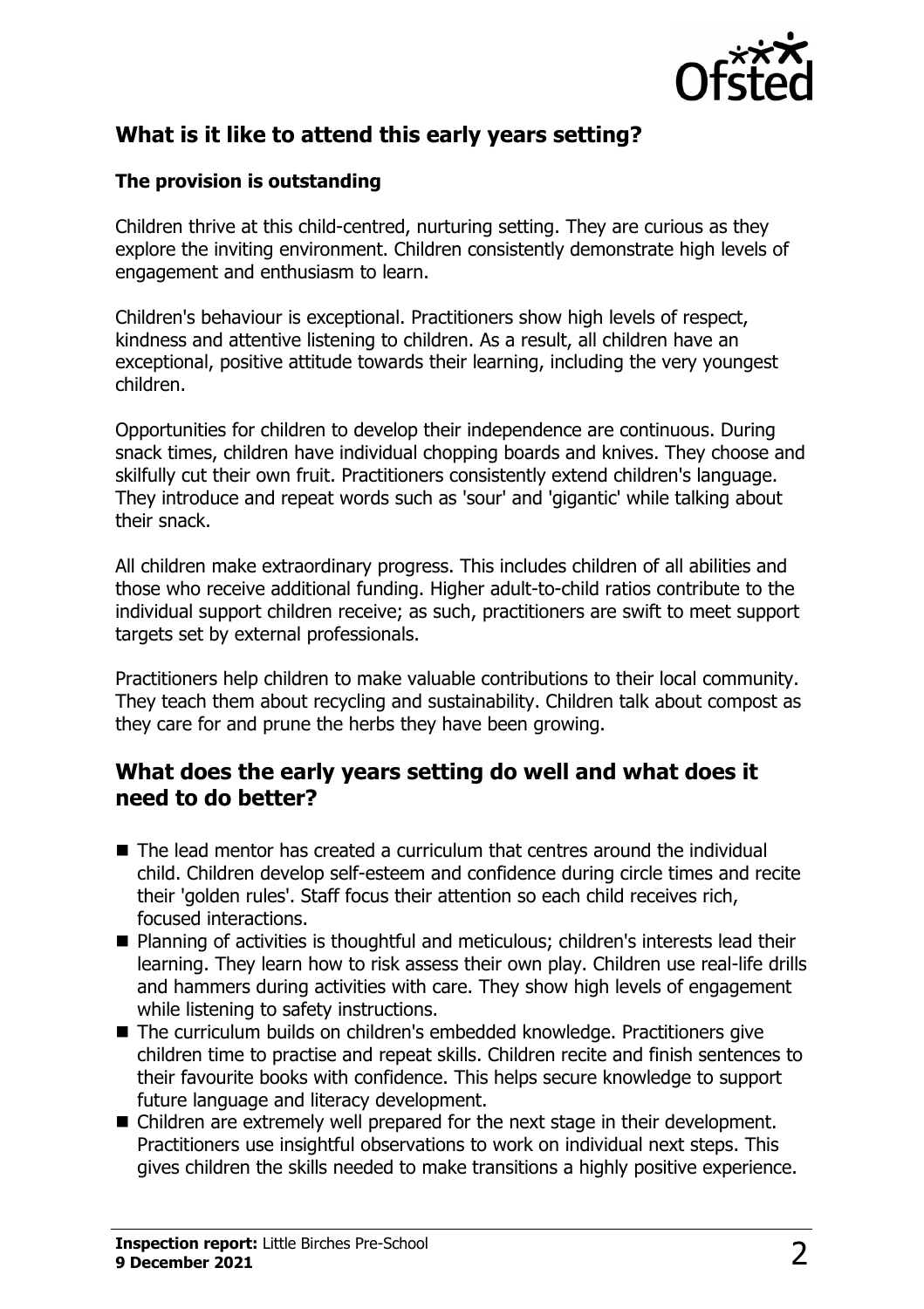

- $\blacksquare$  Relationships are consistently strong. Children confidently include friends in their play. They problem-solve and work as a team to put outdoor equipment back together. They use positive language to support each other in regulating their own feelings.
- Developing children's language and literacy are priorities. Children sing familiar songs and count to five or 10 in Mandarin. They have access to literature in different languages across the setting. Practitioners use sensitive intervention for opportunities to read to children. Those children who start with less vocabulary are making significant progress.
- Extra-curricular activities support the manager's curriculum intent, particularly in relation to equality and diversity, and supporting children who may have had fewer experiences than others. Local community links give children opportunities to develop 'circus skills', and skills in ballet and karate. This helps children fill gaps in learning, alongside giving them new challenges. Additional funding is also used thoughtfully to enhance the outdoor space.
- $\blacksquare$  Parents speak extremely highly of the setting. They comment how well their children are progressing in confidence and language. Children are also using words and numbers in Mandarin at home. They also highlighted the 'crucial' support they have received during the COVID-19 pandemic. The setting offered ideas and support for parents via an app. They also receive updates on their child's progress regularly.
- $\blacksquare$  The lead mentor has high ambitions for the setting. They ensure children, practitioners and parents contribute to the curriculum. They spend significant time coaching and improving practitioners' knowledge while teaching alongside them. This ensures the curriculum delivery is consistent for all children.
- Practitioners receive regular support, training and supervisions. Their own talents also contribute to the setting's curriculum. They comment that having a higher number of adults contributes to their own well-being. This also supports them in ensuring children's emotional well-being is secure.

# **Safeguarding**

The arrangements for safeguarding are effective.

Leaders and practitioners have a robust, embedded knowledge of safeguarding procedures. This includes reporting allegations and what to do if they have concerns about a child. They regularly receive training to keep knowledge up to date. Leaders keep abreast of local safeguarding incidents. This means they are aware of risks to children in the local area. The setting are extremely observant when supervising children. Practitioners involve them in learning to protect themselves. They additionally support parents with their role in safeguarding by offering guidance on internet safety.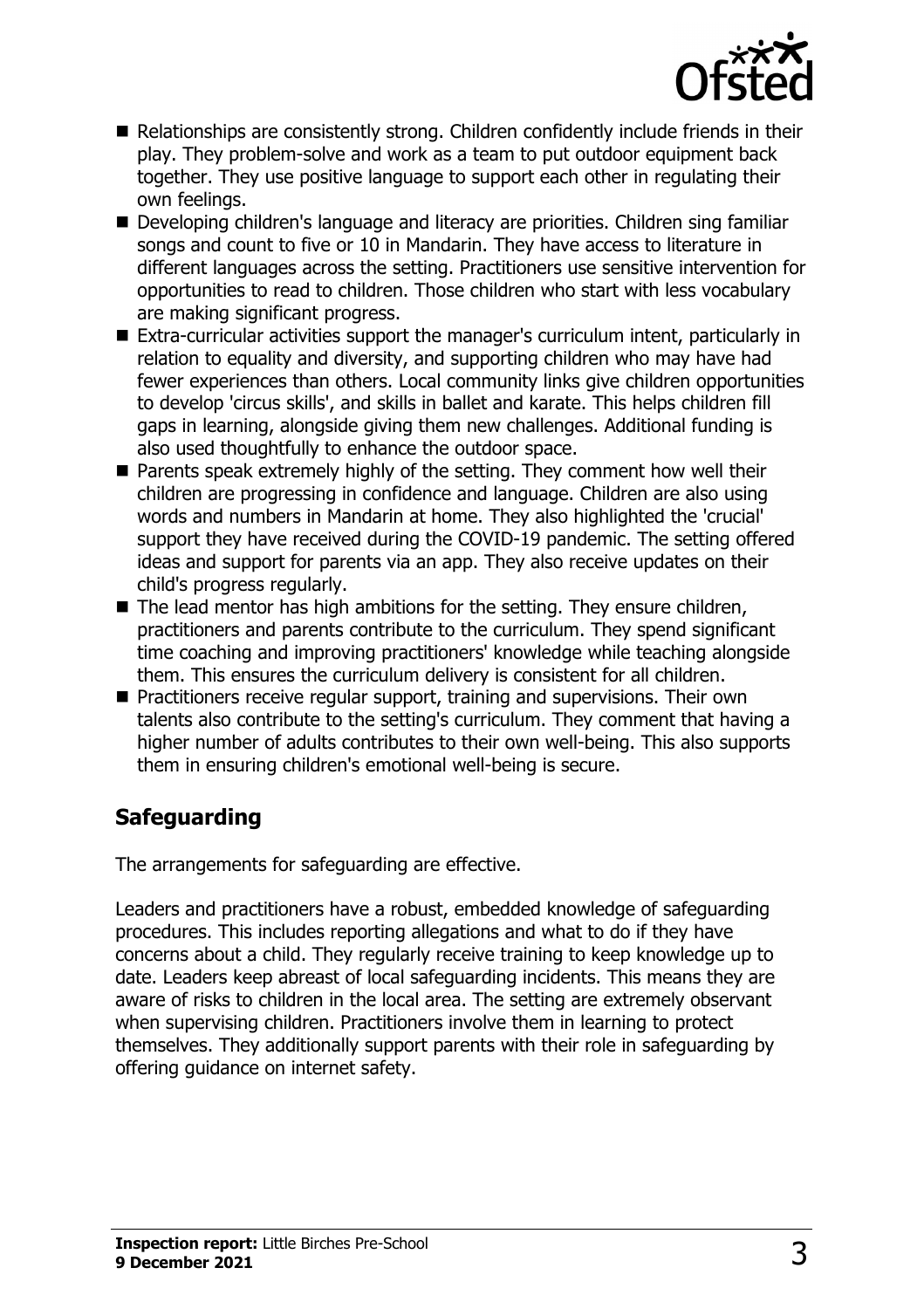

| <b>Setting details</b>                              |                                    |
|-----------------------------------------------------|------------------------------------|
| Unique reference number                             | 2519716                            |
| <b>Local authority</b>                              | <b>Bromley</b>                     |
| <b>Inspection number</b>                            | 10208004                           |
| <b>Type of provision</b>                            | Childcare on non-domestic premises |
| <b>Registers</b>                                    | Early Years Register               |
| Day care type                                       | Full day care                      |
| Age range of children at time of<br>inspection      | $2$ to 5                           |
| <b>Total number of places</b>                       | 69                                 |
| Number of children on roll                          | 69                                 |
| Name of registered person                           | Little Birches WW Ltd              |
| <b>Registered person unique</b><br>reference number | 2519715                            |
| <b>Telephone number</b>                             | 02037377713                        |
| Date of previous inspection                         | Not applicable                     |

## **Information about this early years setting**

Little Birches Pre-School registered in 2019. They operate from the Assembly Halls in Coney Hall, in West Wickham, in the London Borough of Bromley. The setting is open from 7.30am to 5.30pm, Monday to Friday, for 51 weeks of the year. There are 13 members of staff employed at the pre-school. Of these, two have relevant early years degrees. There are 10 staff with qualifications of level 2 or 3. One unqualified staff member is working towards a qualification. The setting provides funded early education for two-, three- and four-year-old children.

## **Information about this inspection**

**Inspector** Tania King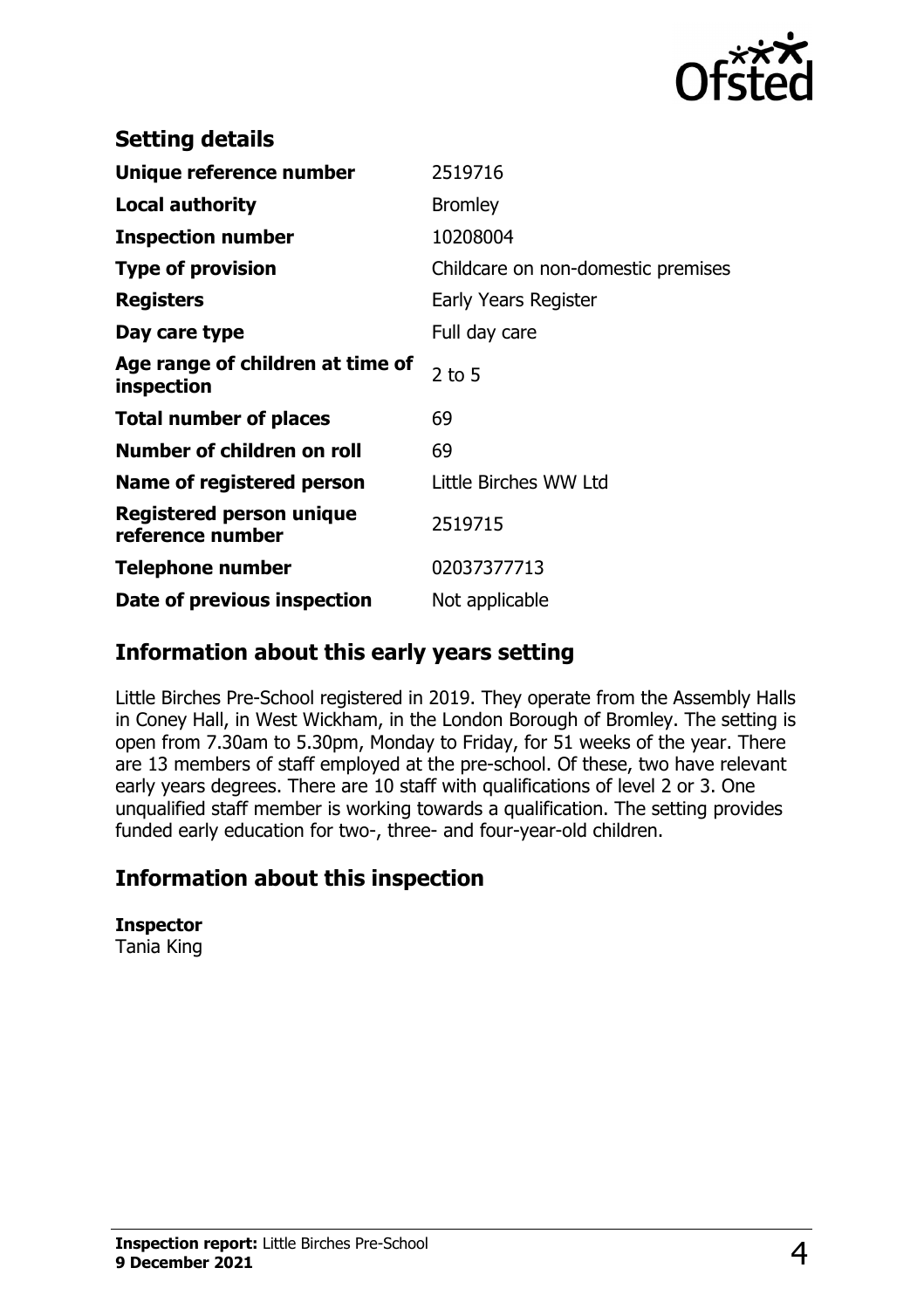

#### **Inspection activities**

- $\blacksquare$  This was the first routine inspection the setting received since the COVID-19 pandemic began. The inspector discussed the impact of the pandemic with the provider and has taken that into account in their evaluation of the setting.
- The lead mentor and the inspector completed a learning walk together of all areas of the pre-school and discussed the early years curriculum.
- $\blacksquare$  The inspector talked to staff at appropriate times during the inspection and took account of their views.
- $\blacksquare$  The inspector observed the quality of education being provided, indoors and outdoors, and assessed the impact that this was having on children's learning.
- $\blacksquare$  The inspector carried out joint observations of group activities with the lead mentor.
- $\blacksquare$  Children spoke with the inspector during the inspection.
- $\blacksquare$  Parents shared their views of the setting with the inspector.
- The inspector looked at relevant documentation and reviewed evidence of the suitability of staff working in the pre-school.

We carried out this inspection under sections 49 and 50 of the Childcare Act 2006 on the quality and standards of provision that is registered on the Early Years Register. The registered person must ensure that this provision complies with the statutory framework for children's learning, development and care, known as the early years foundation stage.

If you are not happy with the inspection or the report, you can [complain to Ofsted](http://www.gov.uk/complain-ofsted-report).